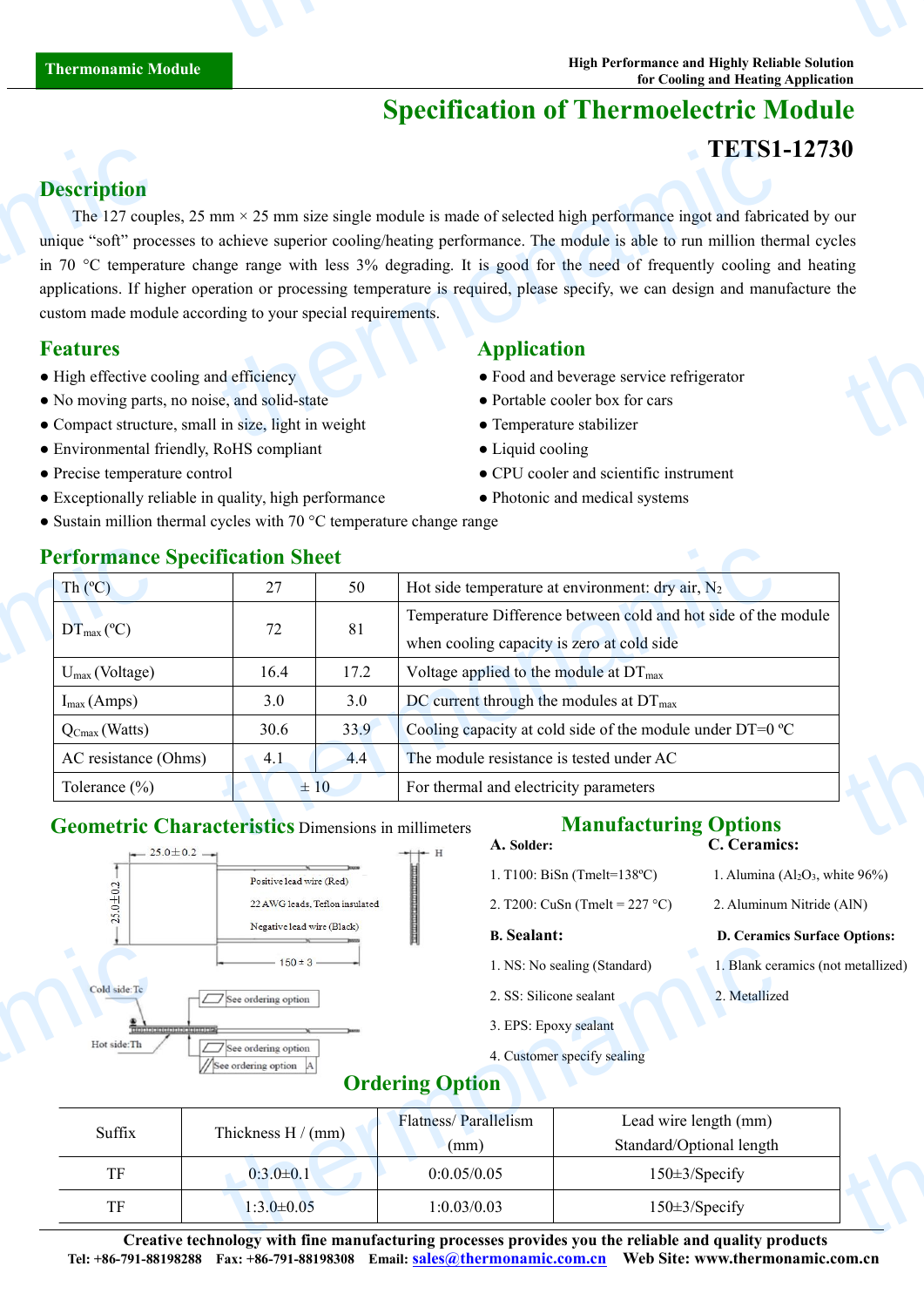# **Thermonamic Module** thermonamic

# **Operation Cautions**

- Attach the cold side of module to the object to be cooled  $\bullet$  Operation below I<sub>max</sub> or V<sub>max</sub>
- Attach the hot side of module to a heat radiator for heat dissipating Work under DC

# **Performance Curve**





- 
- 



 $I=2.5A$  $-I=2.0A$  $-I=1.5A$  $-I=1.0A$  $I=0.5A$ 

70

 $DT/°C$ 

### Standard Performance Graph Qc= f(DT)







Standard Performance Graph Qc= f(V)

**Creative technology with fine manufacturing processes provides you the reliable and quality products Tel: +86-791-88198288 Fax: +86-791-88198308 Email: [sales@thermonamic.com.cn](mailto:sales@thermonamic.com.cn) Web Site: www.thermonamic.com.cn**